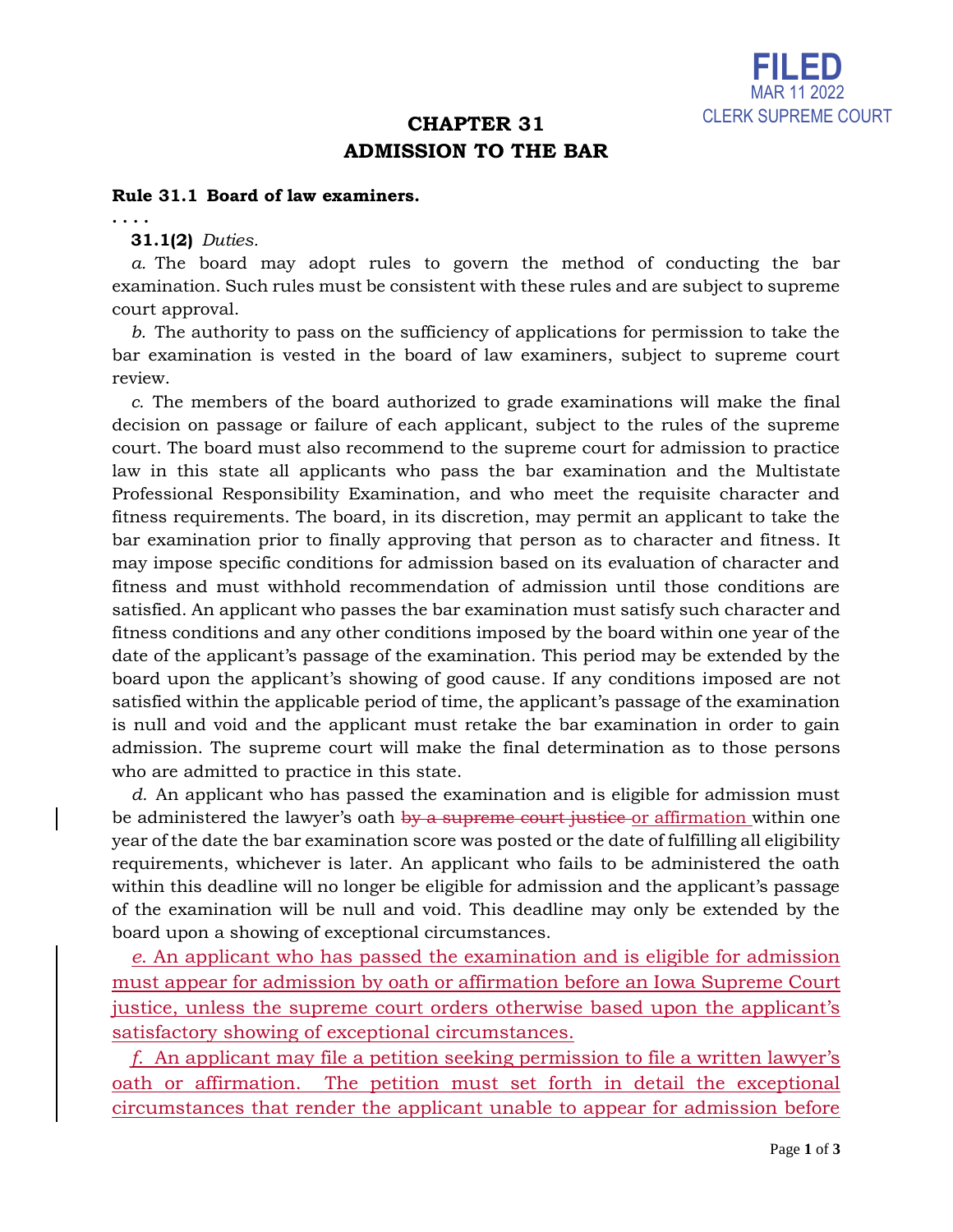an Iowa Supreme Court justice. If the supreme court grants the petition, the office of professional regulation will forward all documents required for executing the oath or affirmation to the applicant. The supreme court will deem the applicant admitted to the Iowa bar on the date the completed documents are filed with the office of professional regulation.

**. . . .**

#### **Rule 31.4 Admission by transferred UBE score.**

**. . . .**

**31.4(6)** *Oath or affirmation before Iowa Supreme Court; exceptions.*

*a.* An applicant who is granted admission by transferred UBE score must appear for admission by oath or affirmation before an Iowa Supreme Court justice, unless the supreme court orders otherwise based upon the applicant's satisfactory showing of exceptional circumstances.

*b.* An applicant may file a petition seeking permission to be administered the file a written lawyer's oath or affirmation in the jurisdiction in which the applicant is currently licensed or before a judge advocate general if the applicant is currently a member of one of the armed services of the United States. The petition must set forth in detail: the exceptional circumstances that render the applicant unable to appear for admission before an Iowa Supreme Court justice<del>; the name, title, business address, and telephone</del> number of the justice, judge, clerk of court, court administrator, or judge advocate general who will administer the lawyer's oath or affirmation; and the statute or court rule authorizing that person to administer an oath or affirmation.

*c.* If the supreme court grants the petition, the office of professional regulation will forward all required documents required for executing the oath or affirmation to the applicant. The applicant supreme court will be deemeddeem the applicant to be admitted to the Iowa bar on the date the completed documents are filed with the office of professional regulation.

*d.* The Within one year after the supreme court grants the petition, the applicant must take the lawyer's oath or affirmation from an Iowa Supreme Court justice, or file the written oath or affirmation,. If the applicant's oath or affirmation is not completed within one year, after the date the application for admission is granted orthe supreme court will deem the application will be deemed to be denied.

. . . .

## **Rule 31.13 Proofs of qualifications; oath or affirmation.**

. . . .

#### **31.13(2)** *Oath or affirmation.*

*a.* An applicant whose application for admission without examination is granted must appear for admission before a supreme court justice, unless the supreme court orders otherwise based upon a satisfactory showing of exceptional circumstances.

*b.* An applicant may file a petition seeking permission to be administered the file a written lawyer's oath or affirmation in the jurisdiction in which the applicant is currently